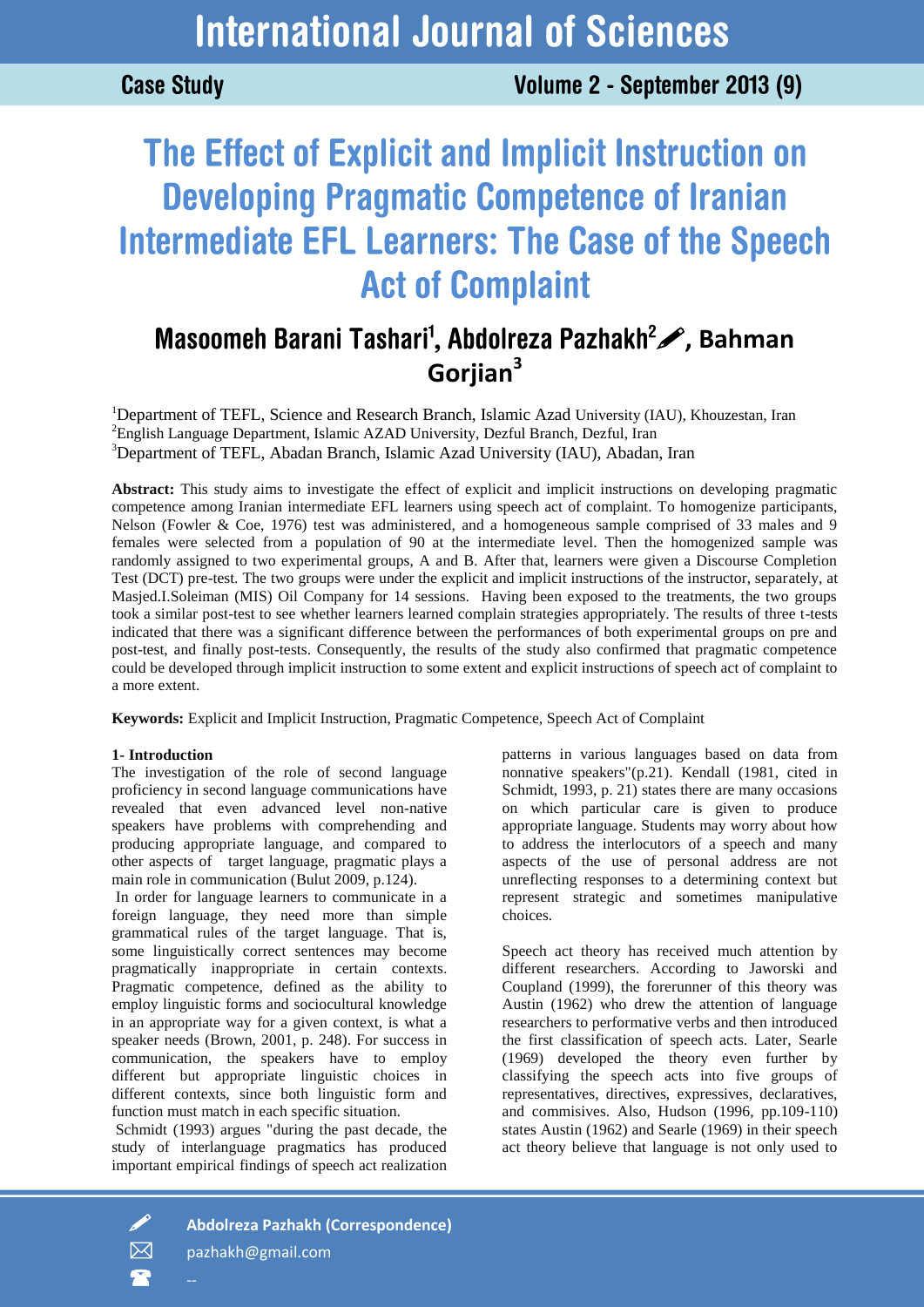inform or to describe things, it is often used to "do things", to "perform acts".

One type of these speech acts is complaining in which the speaker (S) expresses displeasure or annoyance- censure- as a reaction to a past or ongoing action, the consequences of which are perceived by S as affecting her unfavorably. This complaint is usually addressed to the hearer (H) whom the S holds, at least partially, responsible for the offensive action. For the purpose of this study, censure will be assumed to have been expressed whenever S chooses to verbalize her disapproval of the violation (Olshtain & Weinbach, 1987, p. 108).

To take both aspects of accuracy and appropriacy of language into account, teachers engaged students in speech act tasks and to use contextualized tasks in everyday communicative situations. Thus, the present research intends to examine the effect of explicit and implicit instruction of the speech act of complaint on developing pragmatic competence of Iranian intermediate EFL learners.

# **Statement of the Problem and the Purpose of the Study**

Recently, teaching pragmatic elements as an integral part of language ability has become increasingly important in language teaching programs. Yamagashira (2001) states that if non-native speakers do not know how to make complaints in a second language, it is assumed that they will use their own language strategies and, consequently, misunderstandings occur. Considering the difficulties that EFL learners face, there seems to be the need to do more research in the field of pragmatic production so that we will get a better insight into instruction of complaint strategies.

The purpose of the study is to investigate the effect of explicit and implicit instruction of the speech act of complaint on developing pragmatic competence of Iranian intermediate EFL learners.

#### **Research Questions**

This study addresses the following questions to be explored and answered:

1. Does explicit instruction develop Iranian intermediate EFL learners' pragmatic competence of complaint strategy?

2. Does implicit instruction develop Iranian intermediate EFL learners' pragmatic competence of complaint strategy?

3. Do explicit and implicit instructions differ in developing Iranian intermediate EFL learners' pragmatic competence of complaint strategy?

#### **Research Hypotheses**

Based on the above-stated questions, the null

hypotheses are assumed accordingly:

 $H<sub>01</sub>$ : Explicit instruction does not develop Iranian intermediate EFL learners' pragmatic competence of complaint strategy.

H02: Implicit instruction does not develop Iranian intermediate EFL learners' pragmatic competence of complaint strategy.

 $H<sub>03</sub>$ : The explicit and implicit instructions do not differ in developing Iranian intermediate EFL learners' pragmatic competence of complaint strategy.

# **2-Methodology**

#### **Participants**

Participants in this study were 90 male and female Iranian clerks of MIS Oil Company. A Nelson Proficiency Test (Fowler and Coe, 1976) was administered to sieve participants in terms of their proficiency levels, and those intermediate learners whose scores fell within the scope of one standard deviation above and below the mean were selected. Then, based on that criterion the 42 intermediate learners were chosen and divided into two classes of 21 who were randomly assigned to two experimental groups. One of the experimental groups was taught explicitly and the other one was implicitly.

#### **Instruments**

A proficiency test adopted from Nelson (Fowler and Coe, 1976) consisted of 50 items; each item valued 1 point, was administered to determine the clerks' level and to homogenize the sample (see Appendix A). The reliability of the test was calculated through KR-21 formula was found to be 0.76. After that, learners were given a Discourse Completion Test (DCT) pretest. The reliability of DCT test was calculated through KR-21 formula was found to be 0.69. DCT, which is one of the most frequently used means of data collection in Interlanguage pragmatics (ILP), is a written questionnaire including a number of brief contextual descriptions followed by a short dialogue with an empty space for the speech act under study. Participants were then asked to write a response that they thought would fit the given context. A benefit to employing this technique was that it collected a great amount of data within a short time. In this study, the DCT was adopted from Moon (2001) and one situation from Tank (2002) in light of the 5 complaint situations to estimate the clerks' initial proficiency before having treatment. As a flow of the research during treatment sessions, the learners of the first experimental group were instructed explicitly and the other group implicitly by the use of the complaint strategies based on Olshtain and Weinbach (1987). At the end of 10 sessions of treatment were allocated to two experimental groups there was a DCT post-test examination in order to check learners' progress (see Appendix B). Hudson's (1995) checklist was used to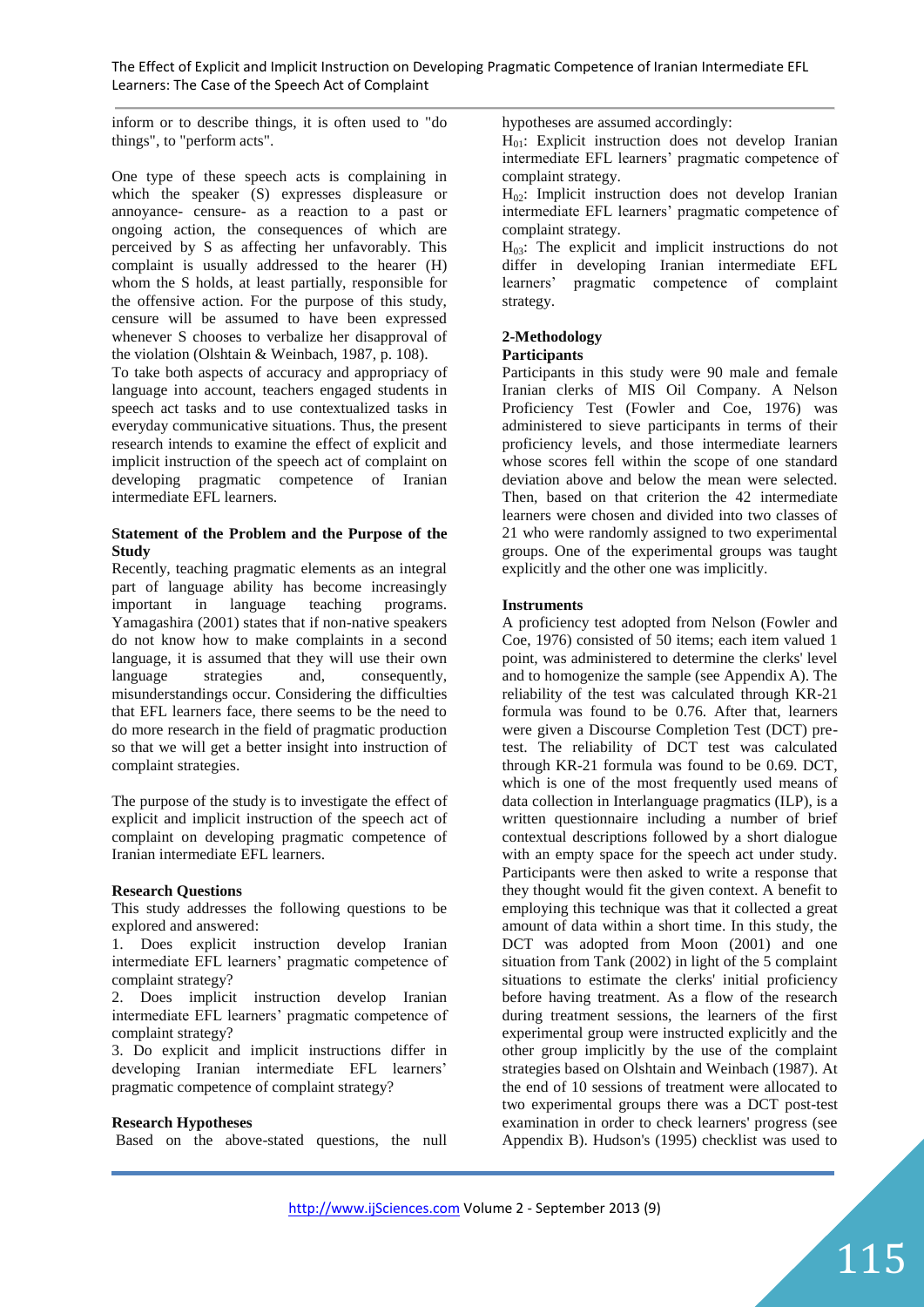analyze the learners' responses and score them (see Appendix C).

# **Procedures**

From among all 90 Iranian clerks; working in MIS Oil Company, who were heterogeneous with respect to such factors as gender and educational background participating in the experiment, 42 of them whose performance scores on the Nelson Proficiency Test (Fowler and Coe, 1976) fell one standard deviation above and below the mean were selected as the research sample to be called intermediate proficiency level. Then, the homogenized sample was randomly divided into two groups, A and B, to be assigned to two experimental groups. The two groups were under the instruction of the instructor, separately, at the mentioned company for 14 sessions. All in all, two sessions for pre-test and ten 1-hour sessions for treatment and two sessions for post-test. During the instructional sessions, the two experimental groups (i.e., explicit and implicit) received two different types of instructional treatment accompanied by specific material elaborated for each treatment. Seven sessions were allocated to the experimental group taught explicitly and the other seven sessions to the other one taught implicitly via more repetitions and changing tone of the instructor, which is a technique of storytelling.

#### *Specific Procedure for each Group:*

Explicit instruction: The session started with an introductory along with an explanation to the students which strategy would be taught and who were the interlocutors of each situation. After this short introductory, a printed copy of the complaint situations was given to each student so that they could follow the instructor more easily. The strategies and related examples were also written on the blackboard for their reference. The scenarios were read by the instructor a few times by putting the emphasis on complaint speech acts, were followed by an explicit explanation of them involved, and given some examples in relation to the intended strategy.

Implicit instruction: Every session started with a quick introductory. As soon as the students got their printed copy consisting of different situations, the instructor started reading while the students were all ears but this time, no explicit explanation, complaint strategies and examples were not written on the blackboard and it was tried to convey the strategies by means of more repetitions and changing tone of the instructor, which is a technique of storytelling. Next, the students were given a chance to read the situation and practice it with their fellow partners. When the learners were ready, they participated in received role-play activity and the instructor helped them whenever needed. After the instruction, the score of each learner was collected by means of a post-test.

#### **Statistical Analysis Result of the Proficiency Test**

To begin with this section, the data obtained through Nelson language test (Fowler and Coe, 1976) as homogeneity test (Table 4.1) were analyzed, using SPSS 18 software in different steps. The early step used in analyzing the data was determining the homogeneity of the groups regarding their levels of second language proficiency. Therefore, the students' overall scores on Nelson language proficiency test (see Appendix A) were collected from their records. To present the descriptive statistics of the data, means, standard deviations and variances of the participants in Nelson language proficiency test are presented in Table 4.1.

| $G_{\rm r\alpha\mu\sigma}$<br>$\sim$                      |   | lean    | ٠ |
|-----------------------------------------------------------|---|---------|---|
| $^{\sim}$ lar $^{\rm l}$<br>$\overline{r}$ $\overline{r}$ | J | $\circ$ |   |

#### **Results of the Pre- & Post-Test of Explicit Instruction**

This section includes descriptive statistics followed by t-test analysis to compare the effect of explicit and implicit instruction of the speech act of complaint on developing pragmatic competence of Iranian intermediate EFL learners. The t-test result of the first null hypothesis of this study, pre-test and posttest means, and significant differences of the two phases of the experimental group were instructed explicitly is shown in Table 4.2.

| Group    |      | Mean |      |      | ∖⊢ا |  |
|----------|------|------|------|------|-----|--|
| pretest  |      | 13   |      | 18 8 | 1 Q |  |
| posttest | - 21 | 17.9 | 1.25 |      |     |  |

The descriptive statistics for the 21 participants participating in the study are shown in above table. A t-test was used to see if there was any significant difference between the performances of the experimental group, who had been exposed to explicit instruction, on the pre-test and post-test. The observed value of the t was calculated (18.8), with the degrees of freedom (19) and the significance level of (P<0.001), statistically significant difference between the two concerned means of pre- and posttests of explicit instruction of pragmatic competence of complaint strategy at the P value was 0.001 (See Table 4.2). Therefore, the results indicated that explicit instruction had a meaningful and significant effect on developing of learners' pragmatic competence of complaint. This made the researcher claim that the meaningful differences could be attributed to the treatment of the study. So, the first null hypothesis was rejected, because the explicit instruction exerted significant effects on the learners'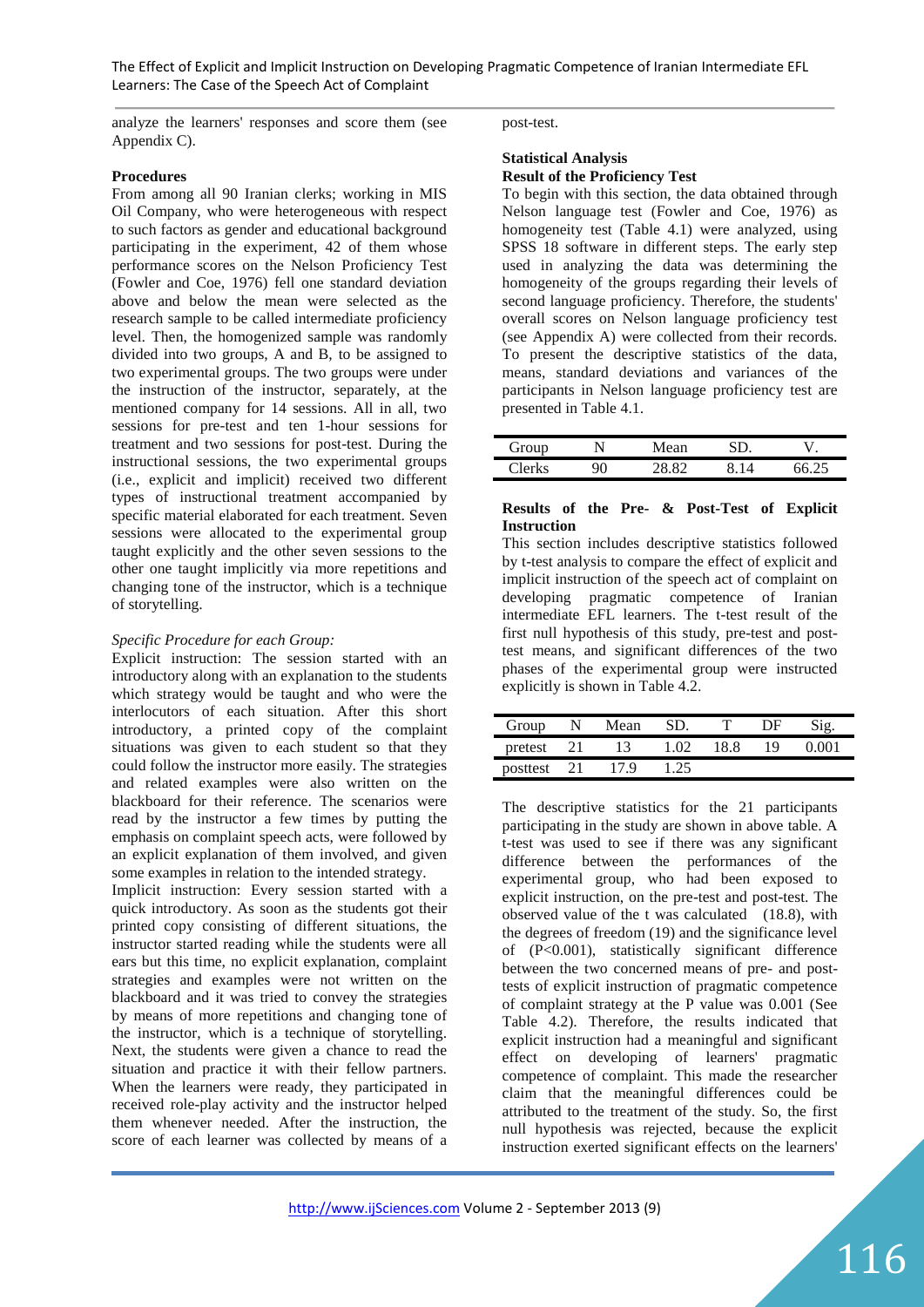pragmatic competence level. The mean of the pre-test on the learners' pragmatic competence of complaint was 13, whereas that of the post-test was found to be 17.9. The mean difference (4.9) and a significant increase in the post-test result confirm this change, so it can be concluded that the explicit instruction of complaint speech act has been significantly able to develop the learners' pragmatic competence.

# **Results of the Pre- and Post-Test of Implicit Instruction**

The t-test results of the second null hypothesis of this study includes the pre-test and post-test means and significant differences of the two phases of the experimental group who were exposed to implicit instruction of pragmatic competence of complaint strategy are shown in Table 4.3.

| Group       | N. | Mean       | -SD. |       | DF | Sig.  |
|-------------|----|------------|------|-------|----|-------|
| pretest     | 21 | 12.65 1.42 |      | 14.20 | 19 | 0.001 |
| posttest 21 |    | 16.85      | 1.22 |       |    |       |

The descriptive statistics for the 21 participants participating in the study are shown in above table. A t-test was used to see if any significant difference between the pre-test and post-test of implicit instruction could be found. The data in the table above shows that the observed t-value was greater than the t-critical value (to=14.20  $>$  tc=1.96) which denotes to the fact that there exists a significant difference between the two groups; in other words the mean difference across the two pre and post-test was significant at  $(P<0.001)$  (See table 4.3). This made the researcher claim that the meaningful differences could be attributed to the treatment of the study. So, the second null hypothesis was also rejected, because the implicit instruction exerted significant effects on the learners' pragmatic competence. The mean of pretest on the learners' pragmatic competence of complaint was 12.65 and the mean of post-test was 16.85. The mean difference (4.2) and a significant increase in the post-test result confirm this change, so we can conclude that the implicit instruction of complaint speech act has also been significantly able to improve the learners' pragmatic competence.

# **Results of the Post-Test of Implicit & Explicit Instructions**

Another T-test was carried out between the scores collected from the two experimental explicit vs. implicit groups' performances on the post-test to put the third null hypothesis to test. The results of the ttest concerning the third null hypothesis post-test are shown in Table 4.4.

| Group    |    | Mean | SD   |      | DF. |          |
|----------|----|------|------|------|-----|----------|
| Explicit | 21 | 17 Q | 1.25 | 2.68 | 38  | $\Omega$ |

| Implicit<br>mpnon | 21 | $\cap$<br>the contract of the contract of the contract of |  |
|-------------------|----|-----------------------------------------------------------|--|

The descriptive statistics for the 21 participants participating in the study are shown in above table. A t-test was used to see if any significant difference between the post-test of explicit and implicit instruction could be found. The data in the table above shows that the observed t-value was greater than the t-critical value (to=2.68  $>$  tc=2.02) which denotes to the fact that there exists a significance difference between the two groups; in other words the mean difference across the two post-tests was significant at  $(P<0.01)$ . This made the researcher claim that the meaningful differences could be attributed to the treatment of the study. The mean of post-test on the learners' complaint pragmatic competence of the explicit instruction was 17.9, while the mean of post-test on the learners' complaint pragmatic competence of the implicit instruction was 16.85. This made the researcher claim that the meaningful differences could be attributed to the treatment of the study. So, the third null hypothesis was rejected, because the explicit instruction imposed significant effects on the learners' pragmatic competence than implicit one; in other words, comparison of the two raw observed means (Explicit instruction 16.85 and implicit instruction 17.9) implies though not scientifically that the experimental group participating in explicit instruction had significantly higher performance.

# **Discussion and Conclusion**

This study began with the assumption that applying explicit and implicit instructions could develop pragmatic competence of the complaint strategies of Iranian intermediate EFL learners. The instruction and evaluation of the researcher lasted at the previously mentioned company for 7 sessions, one session for administering the pre-test and five 1-hour sessions for the research treatments and one session for evaluation during research processes. In the course of the study, the researcher employed complaint strategies to see how developing pragmatic competence takes place through implicit and explicit instructions of experimental groups (A and B) of the study.

Having administered the post-test, the results indicated that both explicit and implicit instructions affect the language learners' pragmatic competence of complaint. Namely, development of pragmatic competence of the first experimental group (A) surpassed that of the second experimental group (B).

The purpose of this study was, in fact, to investigate the effect of explicit and implicit instruction of the speech act of complaint on developing pragmatic competence of Iranian intermediate EFL learners.